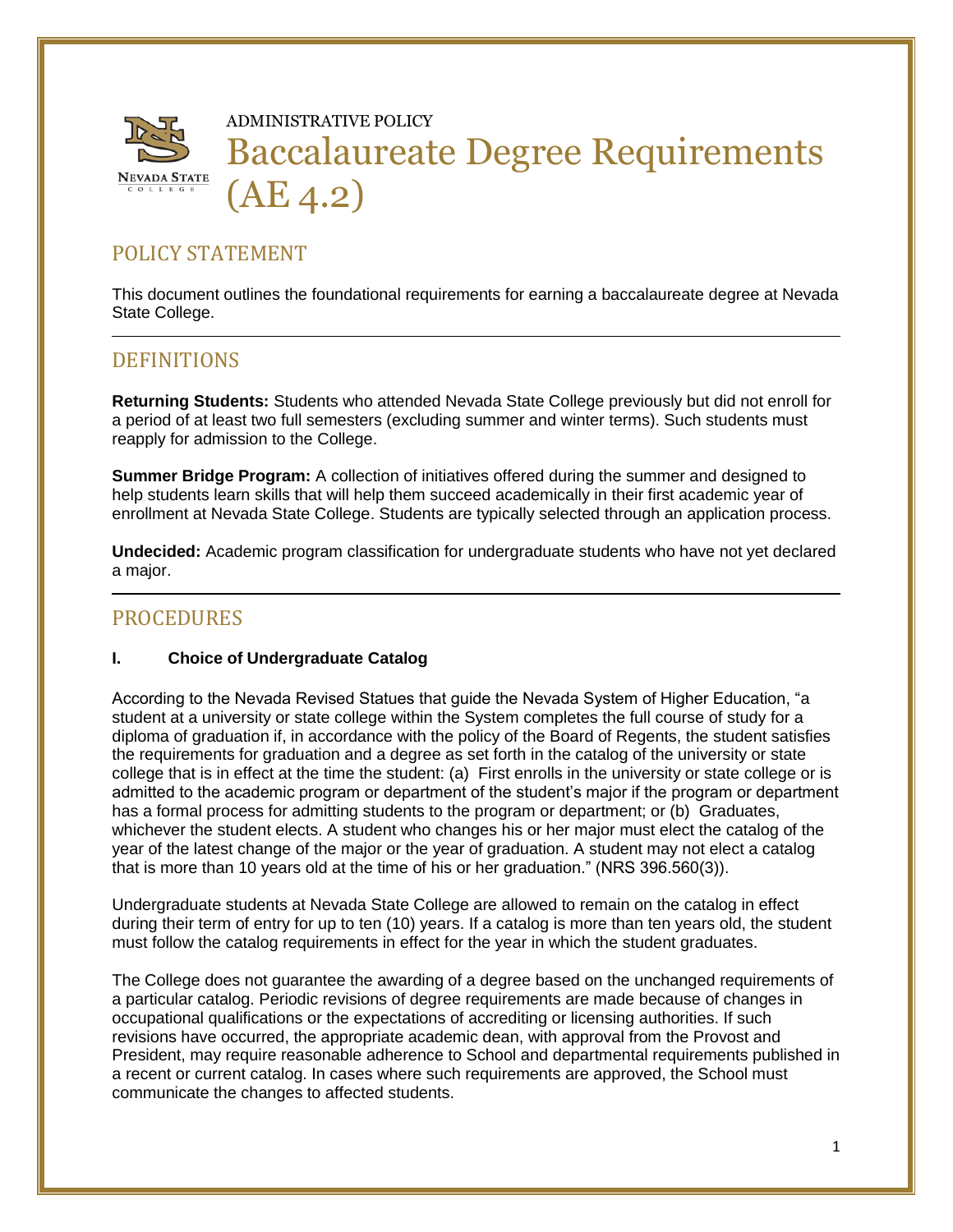The following stipulations regarding choice of catalog apply in specific circumstances:

- A. *Change of major:* The year in which a student enrolls as a degree-seeking student at Nevada State College is the student's assigned catalog year. If a student changes major, or is classified as Undecided and selects a major, the catalog year changes to the year in which the student changed or selected the major.
- B. *Multiple majors:* Students who declare multiple majors may graduate with the additional majors under the catalog year in which they declared each additional major or the year they graduate. The catalog year for additional majors does not affect the catalog year of the first major.
- C. *Summer Bridge Programs:* Students in College-sponsored Summer Bridge Programs (such as Nepantla) who apply for fall admission and are re-classified as summer enrollees for the purposes of the Summer Bridge Program shall be assigned to the catalog in effect for the immediately following fall term.
- D. *Other summer admits:* Students who applied and were admitted for a summer term (excluding Summer Bridge Students) may, at their discretion, choose to follow the catalog of the fall semester immediately following their summer enrollment. Students must formally request to be updated to the fall catalog through the Office of the Registrar. Students are encouraged to visit the Academic Advising Center prior to making the request.
- E. *Returning Students:* Returning Students are assigned to the catalog year in which they are readmitted. Returning Students may request to follow the catalog in effect at the time of their initial admission and enrollment at the College, providing that catalog is not more than ten (10) years old at the time of their graduation. Such requests should be submitted to the Office of the Registrar. Students are encouraged to visit the Academic Advising Center prior to making the request.
	- 1. Students returning from a College-approved leave of absence (e.g., a military leave) may follow the catalog rights specified in the relevant leave of absence policy.
	- 2. In cases of unusual circumstances that led to an extended absence without approved leave, a Returing Student may petition for an exception to policy in order to re-enroll without reapplying and being readmitted to the College. Such exceptions must be approved by the Provost (or designee).
- F. *Transfer students:* Any exceptions to this policy for students transferring from other NSHE institutions will be stated in relevant transfer agreement documents.
- G. *Other exceptions:* The President may waive catalog requirements or approve exceptions to catalog year policies. Such exceptions are made solely at the President's discretion on a caseby-case and are not subject to appeal.

#### **II. Academic Requirements for Undergraduates**

In order to graduate, undergraduate students must meet the following requirements:

A. *Minimum GPA:* Earn a minimum cumulative GPA of 2.0, including all postsecondary coursework attempted, as well as an overall NSC GPA of at least 2.0, as calculated by the Office of the Registrar. This requirement excludes those courses in which the student has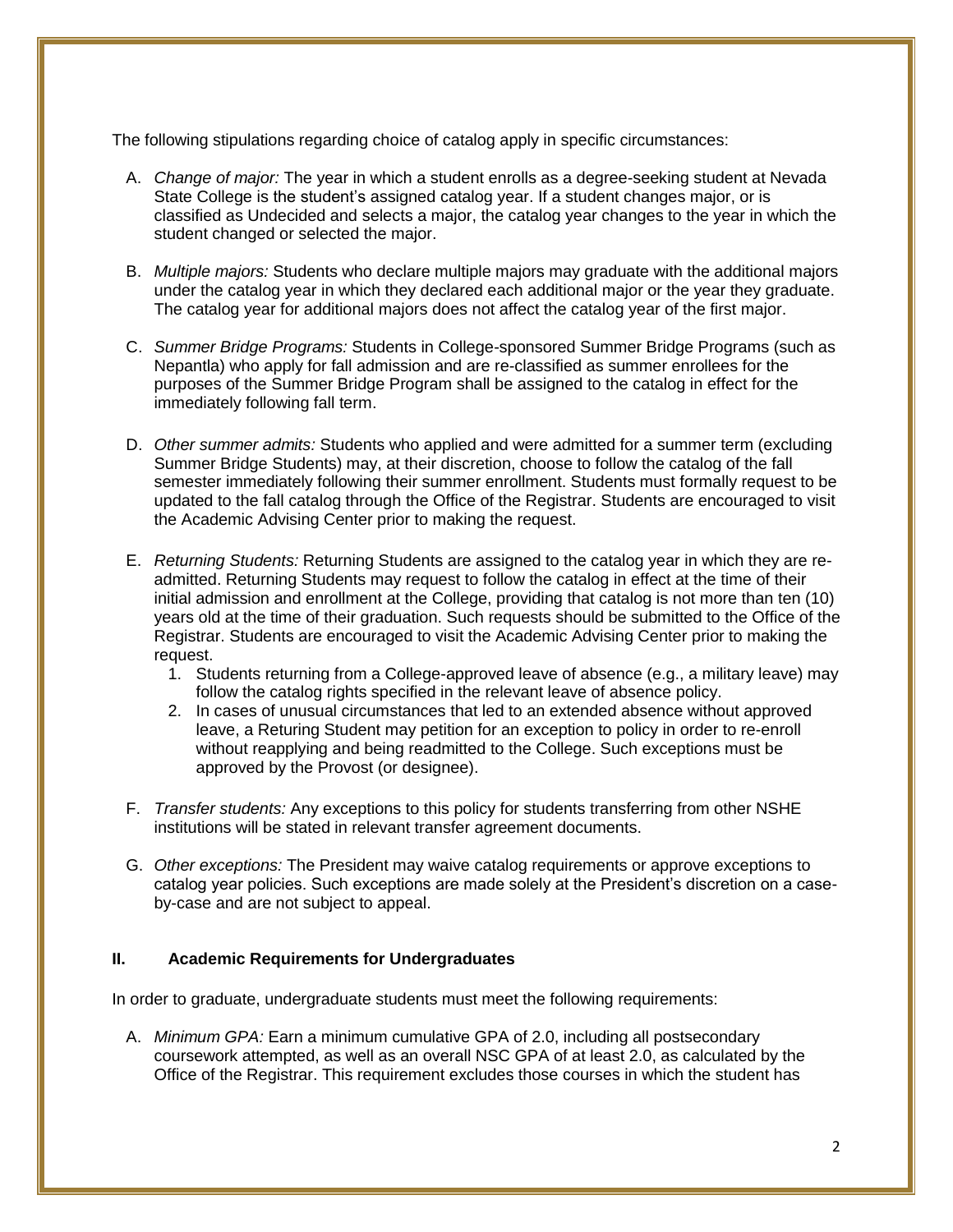received marks of Audit, Incomplete, Not Reported, In Progress, Satisfactory, Unsatisfactory, and Withdrawal (AD, I, NR, X, S, U, and W, respectively).

- B. *Four-year institution credits:* A minimum of half of the required credits for a baccalaureate degree must be earned at a 4-year institution.
- C. *Other academic requirements:* Additional academic requirements may be established by the Dean of each School.

#### **III. Nevada State College Residency for Undergraduates**

Candidates for a baccalaureate degree at Nevada State College must complete thirty (30) upperdivision credits in residence. Resident credits are defined as in-person classroom instruction, hybrid or online courses, and other distance education courses offered through Nevada State College. This provision will go into effect upon approval by the NSHE Board of Regents.

# FORMS/INSTRUCTIONS

# **CONTACTS**

| SUBJECT/UNIT | <b>CONTACT</b>  | <b>PHONE</b> | EMAIL                   |
|--------------|-----------------|--------------|-------------------------|
| Provost      | Vickie Shields  | 702-992-2600 | Vickie.shields@nsc.edu  |
| Registrar    | Adelfa Sullivan | 702-992-2110 | Adelfa.sullivan@nsc.edu |

## RELATED INFORMATION

- Nevada State College Academic Catalog (section on Admissions Information)
- Nevada State College admissions information for [Returning Students](https://nsc.edu/admissions/returning-student/)
- Replaces the Catalog Year for Nepantla Students Policy.

## **HISTORY**

- Baccalaureate Degree Requirements Policy originally approved by President Maryanski and Provost Di Mare in September 2008.
- Updated May 2022 to clarify policy applies to undergraduate students.

# APPROVAL SIGNATURES PAGE

Vickiz Shield

6/26/19 Recommendation (check one):

Office of the Provost (Provost's Signature) Date